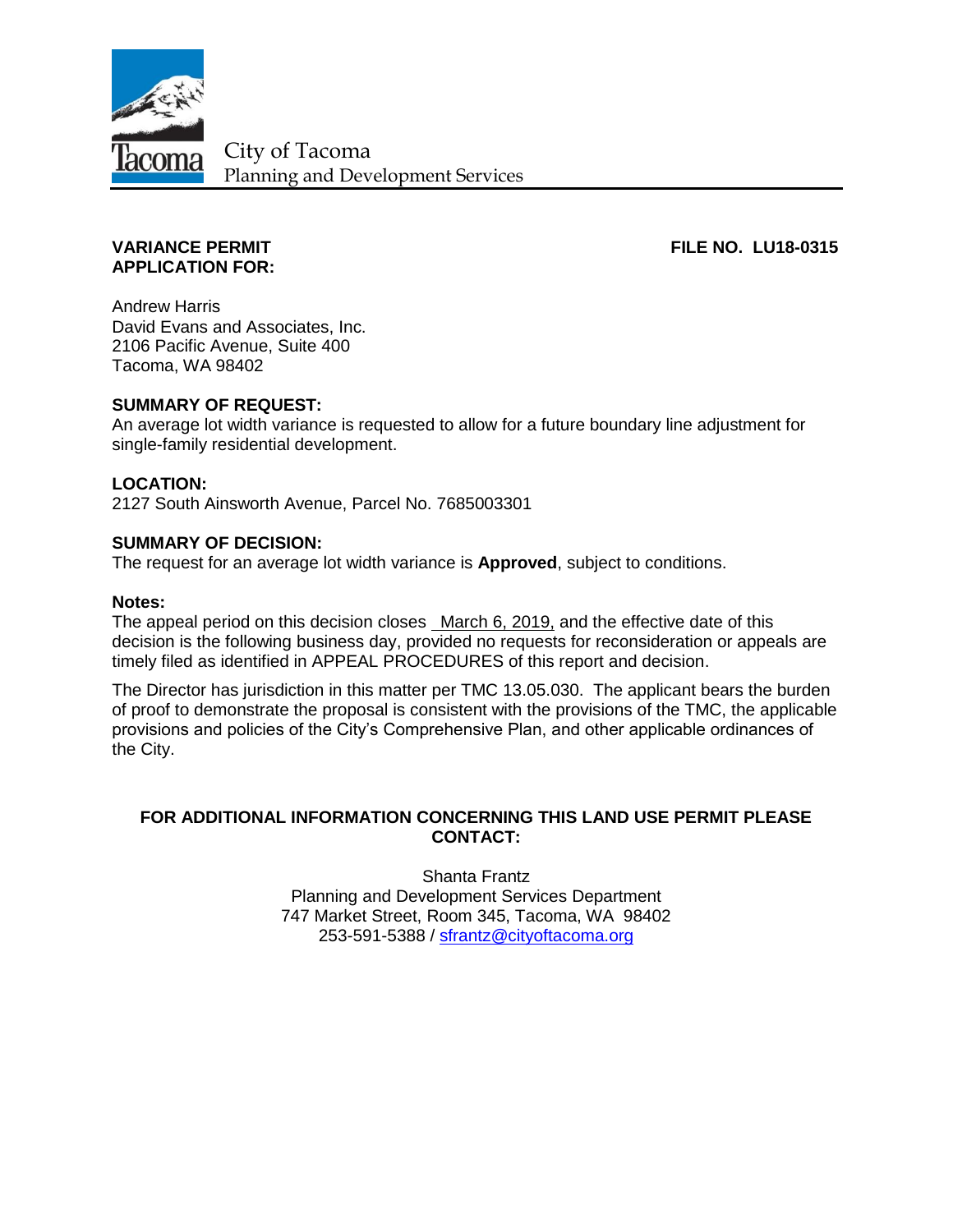## **SUMMARY OF RECORD**

The following attachments and exhibits constitute the administrative record:

Attachment:

Attachment "A": Survey/Site plan

 $Exhibits<sup>1</sup>$ :

Exhibit "A": City Departmental Comments Exhibit "B": Applicant's Justification for the Variance

# **FINDINGS**

## **Proposal:** See Attachment "A".

- 1. The applicant requests an average lot width variance to allow for a future boundary line (BLA) adjustment for single-family residential development.
- 2. The existing site contains four historic underlying lots, Lots 12-15.
- 3. The BLA would create Parcel A for the existing single-family home to be retained and allow for a new single-family home on Parcel B. The BLA application has been submitted for review under LU18-0314.
- 4. Vehicle access will continue to be provided from the alley along the east rear property line.
- 5. The variance allows the internal lot line between lots 14 and 15 to be adjusted to the north to create Parcel B, which would have an average lot width of 29.44 feet, where 35 feet is required for small lots under TMC 13.06.100.D.2.
- 6. The proposal to shift the underlying lot line by only 4.44 feet to the north is to allow for the required 5-foot south side yard setback for the existing home.
- 7. Under this proposal, Parcel A will be standard lot with 9,170 sq ft in lot area and have an average lot width of 70.58 feet.
- 8. Parcel B will be a small lot with 3,826 sq ft in lot area and have an average lot width of 29.44 feet. Development for this parcel will be subject to the applicable small lot development standards under TMC 13.06.145.

# **Project Site:**

 $\overline{a}$ 

- 9. The site is located within the "R-2-STGPD" Single-Family Dwelling District with a South Tacoma Groundwater Protection District Overlay.
- 10. The City's Comprehensive Plan designates the site as "Single-Family Residential" and is located within the Central Neighborhood Council District.
- 11. The existing property is 100 feet wide by 130 feet deep. It is currently developed with a single-family home that was built in 1950 and is located at the center of site, with 30 feet to the north side property line and 35 feet to the south side property line.

 $1$  All Exhibits are contained in Planning and Development Services Department File No. LU18-0315. They are referenced and incorporated herein as though fully set forth.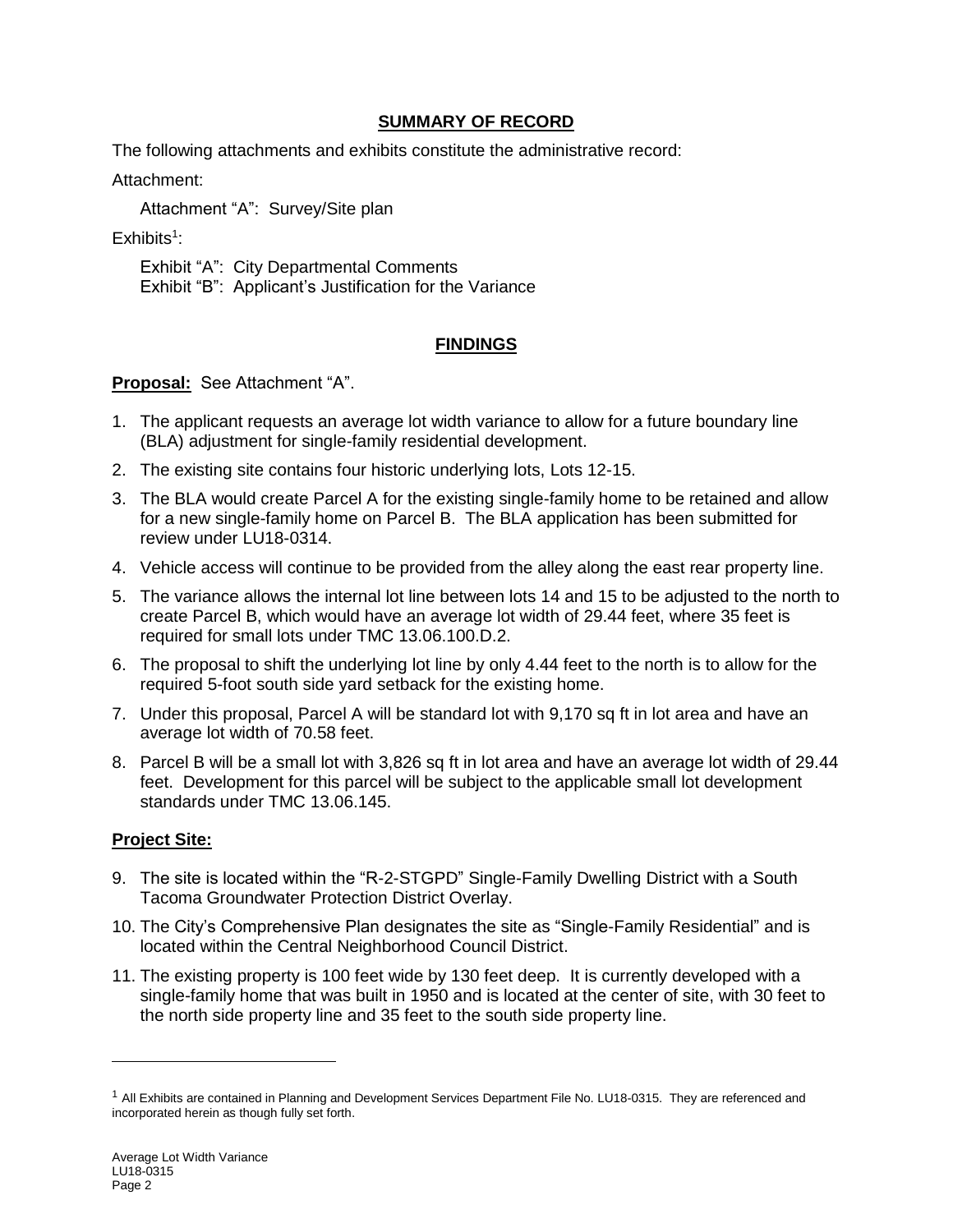## **Surrounding Area:**

- 12. The surrounding properties are developed with single-family dwellings, religious assembly and public facilities typically found in residential neighborhoods. Most homes were built in the early to mid-1900s. In addition to the two small lots with 25-foot frontages located directly south of the subject site, there are 12 other small lots on the block surrounded by South 21<sup>st</sup> Street, South Ainsworth Avenue, South 23<sup>rd</sup> Street and South Cushman Avenue. These properties' lot width range from  $25 - 40$  feet wide and lot area ranges from  $3.250 -$ 5,200 sq ft.
- 13. The subject site is located within a block that is 4.06 net acres in size. There are 26 existing single-family dwellings on the block. Therefore, the existing density for the block is 6.41 dwelling units per net acre. With this proposal, the density for the block will be 6.65 dwelling units per net acre.

# **Notification and Comments:**

- 14. The application was determined to be complete on November 28, 2018. Written notice of the application was mailed to owners of property within 100 feet of the site as indicated by the Pierce County Assessor/Treasurer's records, the neighborhood council, and qualified neighborhood groups, allowing for 14 days of comment period. Public notice was posted on the site within seven days of the start of the comment period. No public comments were submitted.
- 15. Local governmental agencies and utility providers have reviewed the requested permit. Comments are included as Exhibit "A" and included as Conditions or Advisory Notes as applicable.

# **Additional Information:**

- 16. The Survey/Site Plan for this proposal shows an existing 4-foot chain link fence located within the South Ainsworth Avenue right-of-way. However, it appears from that chain link fence has been removed since the survey was created. A condition to this variance decision has been added to address whether the chain link fence is still located within the public right-of-way.
- 17. The applicant's justification for the Variance application is marked as Exhibit "B" to this report and decision. In summary, the applicant states the following:
	- The location of the existing house at the center of the site creates a hardship, making it impossible to comply with 35-foot minimum small lot width and still maintain the home.
	- That a variance to allow the proposed parcel to be less than 35 feet wide is consistent with existing lots and the development pattern in the neighborhood.
	- That the strict application of the code would be unreasonable because while the existing site is 13,000 sq ft, over twice the size of most properties on the block, and the City's Small Lot Development Code allows for subdivisions with an average lot area of 4,500 sq ft, this site cannot take advantage of these provisions because it will not be able comply with the minimum 35-lot width requirement due to the location of the existing home.
	- That variance request is the minimum necessary to afford relief in that the shared line will be adjusted only enough to allow for the required 5-foot south side yard setback for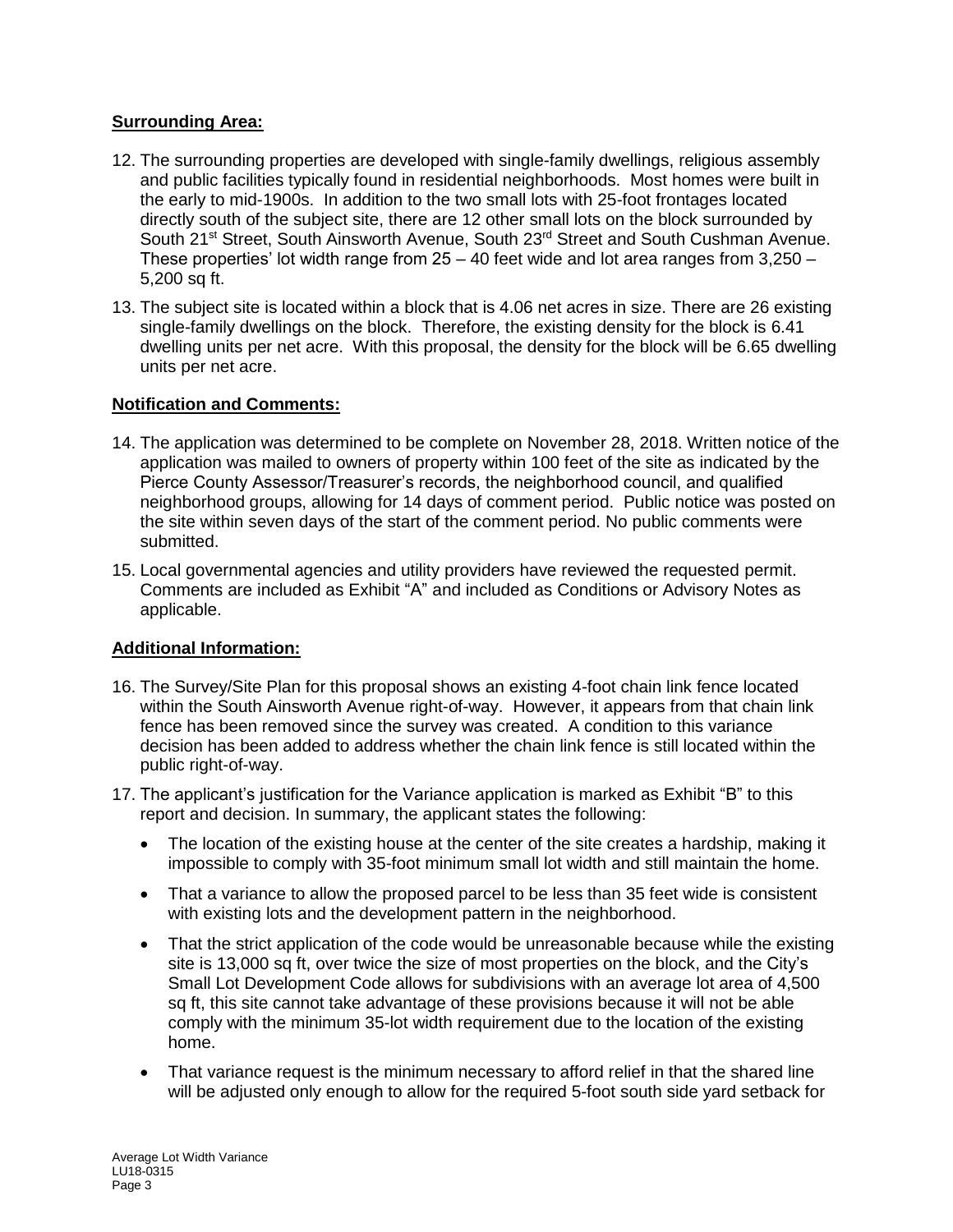the existing home. This 5.56-foot variance request is only a 15.8% reduction in the 35 foot lot average width requirement.

- That the proposed 3,826 sq ft lot is in between the 4,500 lot area for Level 1 Small Lots and 3,000 sq ft lot area for Level 2 Small Lots. That the proposed lot size and residential use are reasonable in context of the other small lots in this residential neighborhood.
- That the proposal will help to increase the density in an existing built-out neighborhood where adequate facilities already exist and reduce urban sprawl which is in-keeping with the Washington Growth Management Act.
- That the proposal is consistent with Policy H-1.7 of the City's Comprehensive Plan that promotes the use of land use incentives such as lot size reductions to support the development of new housing units.
- That proposed lot width of less than 35 feet is consistent with the neighborhood character in that there are multiple lots nearby with similar lot sizes as the proposal.
- That the proposal will not reduce any required setback requirements, it will not adversely affect the neighbors, and that approval of the variance request would not grant a special privilege that others in the neighborhood could not be allowed.

## **Applicable Regulations and Policies:**

- 18. TMC Sections 13.06.100.C. and D. allow for single-family detached dwellings and small lot development within the "R-2" District.
- 19. Under TMC Section 13.06.100.D.1., the minimum lot area may be reduced to 3,000 sq ft in the "R-2" District, through lot size averaging for plats. This exception is also applied by staff for boundary line adjustments when there are no conditions or improvements required for the application that would have been required under a plat proposal.
- 20. TMC Section 13.06.645.B.1. contains the criteria for approval of a lot width variance.
- 21. The Comprehensive Plan, which sets forth policy regarding development in the City of Tacoma, provides the following policy guidance relative to residential development:

# **COMPREHENSIVE PLAN LAND USE DESIGNATION Single-Family Residential**

Qualities associated with single-family residential designations that are desirable include: low noise levels, limited traffic, large setbacks, private yards, small scale buildings, and lowdensity development. Community facilities, such as parks, schools, day cares, and religious facilities are also desirable components of residential neighborhoods. Limited allowances for other types of residential development are also provided for in the single-family designation with additional review to ensure compatibility with the desired, overarching single-family character. In some instances, such as the HMR-SRD, areas designated for single family residential development have an historic mix of residential densities and housing types which should be maintained while allowing for continued expansion of housing options consistent with the single family designation.

*Target Development Density: 6–12 dwelling units/net acre*

# **HOUSING ELEMENT**

# **GOAL H–1**

Promote access to high-quality affordable housing that accommodates Tacomans' needs,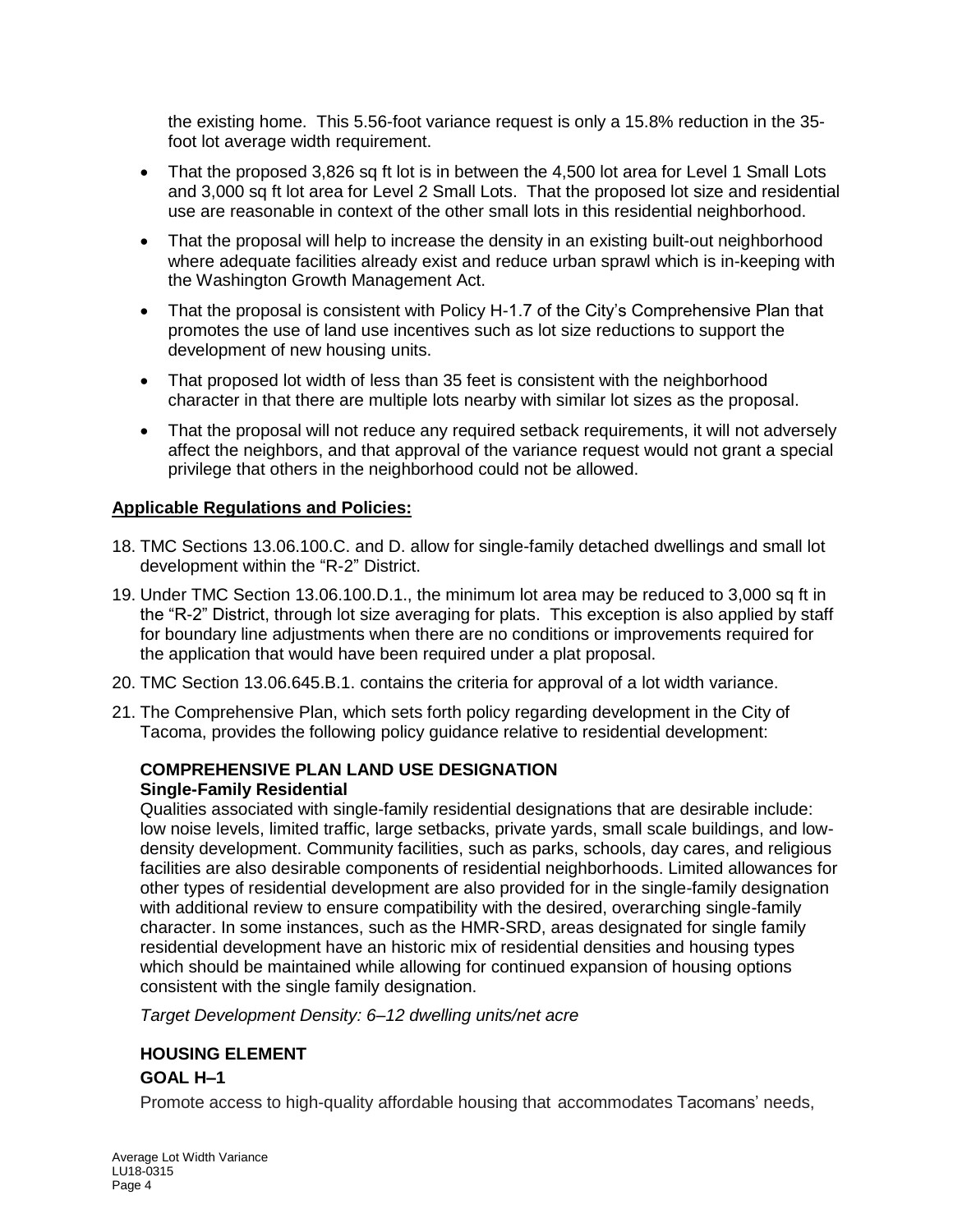preferences, and financial capabilities in terms of different types, tenures, density, sizes, costs, and locations.

**Policy H-1.4** Promote the maintenance and improvement of the existing housing stock and encourage the adaptation of the existing housing stock to accommodate the changing variety of household types.

**Policy H-1.7** Consider land use incentives (e.g. density or development bonuses, lot size reductions, transfer of development rights, height or bulk bonuses , fee waivers, accelerated permitting, parking requirement reductions, and tax incentives) in appropriate locations to facilitate the development of new housing units.

# **CONCLUSIONS<sup>2</sup>**

- 1. Provided the conditions of approval are met, the proposal meets the criteria identified in *TMC* 13.06.645.B.1. for approval of a lot width variance as follows:
	- a. *The restrictive effect of the specific zoning regulation construed literally as to the specific property is unreasonable due to unique conditions relating to the specific property, and*  which do not result from the actions of the applicant, such as: parcel size; parcel shape; topography; location; documentation of a public action, such as a street widening; proximity to a critical area; location of an easement; or character of surrounding uses.

The existing property is approximately 13,000 square feet, which is a sufficient size to be subdivided in the "R-2" District. The location of the existing home makes division in the east/west direction impossible without a substantial alteration or demolishing house. This is a unique condition relating to the specific property that makes the restrictive effect of the zoning regulation unreasonable. See Attachment "A", Exhibit "B"; Findings 11 and 17.

*b. The requested variance does not go beyond the minimum necessary to afford relief from the specific hardship affecting the site.*

The requested variance does not go beyond the minimum to afford relief. The amount of variance requested is just enough to maintain the required 5-foot south side yard setback for the existing home. See Attachment "A" and Exhibit "B"; Findings 6 and 17.

*c. The grant of the variance would allow a reasonable use of the property and/or allow a more environmentally sensitive site and structure design to be achieved than would otherwise be permitted by strict application of the regulation, but would not constitute a grant of special privilege not enjoyed by other properties in the area*

The grant of the variance will allow a reasonable use and will not be a grant of special privilege since if other sites presented similar circumstances, they would be afforded similar relief. See Attachment "A" and Exhibit "B"; Findings 12, 17 and 18.

*d. The grant of the variance will not be materially detrimental or contrary to the Comprehensive Plan and will not adversely affect the character of the neighborhood and the rights of neighboring property owners.*

 $\overline{a}$ 

<sup>2</sup> Conclusions are based upon the applicable criteria and standards set forth in the *Tacoma Municipal Code (TMC)*, the policies of the Comprehensive Plan, and the Attachment and Exhibits listed herein. Any conclusion of law hereinafter stated which may be deemed a finding of fact herein is hereby adopted as such.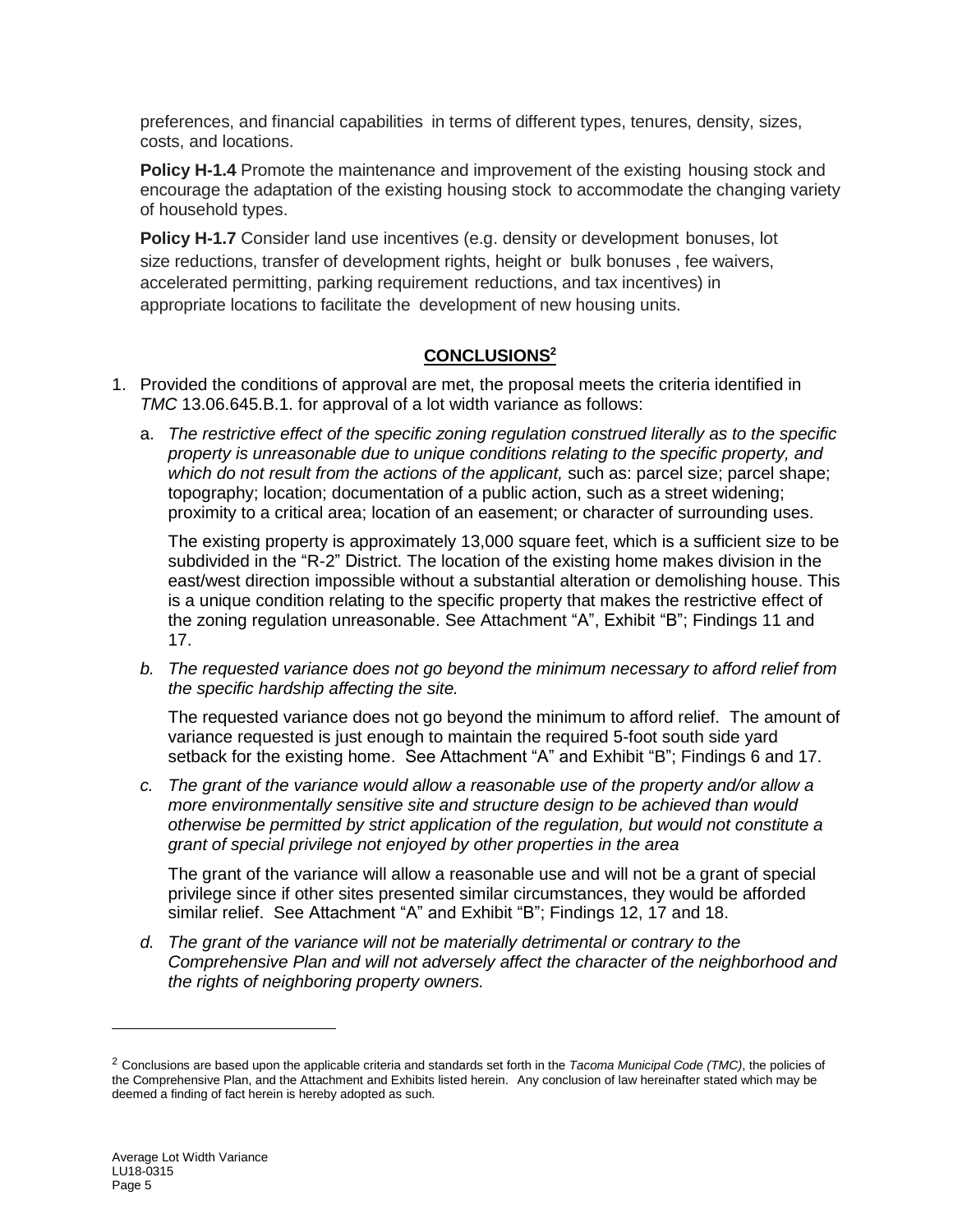The existing house was built in 1950 and is part of the existing neighborhood character. Granting the average lot width variance will allow retention of an existing home, while allowing additional development of housing stock. The new lot will be developed in conformance with the small-lot development standards of TMC 13.06.145. In addition, no written comments from the neighbors were received. Therefore, granting the average lot width variance, would not be contrary to the Comprehensive Plan and would not adversely affect the character of the neighborhood or the rights of the neighboring property owners. See Attachment "A"; Exhibit "B" and; Findings 11-14, 17 and 21.

*e. The grant of the variance will not cause a substantial detrimental effect to the public interest*

The proposal is consistent with the Comprehensive Plan and will not have a detrimental effect on neighboring properties. Therefore, it will not cause a substantial detrimental effect to the public interest.

*f. Standard corporate design and/or increased development costs are not cause for variance.*

No information has been submitted to indicate that standardized corporate design and/or increased development costs were cause for the variance request.

# **DECISION**

Based upon the above findings and conclusions, the request average lot width variance is **Approved**, subject to the following condition:

#### Condition:

1. If the chain link fence shown located within the South Ainsworth Avenue right-of-way is no longer there, it shall be removed from the Survey/Site Plan prior to its recording for the BLA application. If the fence is still located in the right-of-way, then a Right-of-Way permit shall be obtain to allow it to remain or evidence shall be provided showing that it has been removed and it shall be removed from the Survey/Site Plan prior to its recording for the BLA application.

#### Advisory Note:

Additional advisory notes are provided in Exhibit A. These notes are not conditions of the permit nor do they constitute a complete review of the project.

ORDERED this 20th day of February, 2019.

Peter Huffman Director, Planning and Development Services Department

**FULL DECISION TRANSMITTED** by first class mail or e-mail to:

Andrew Harris, David Evans and Associates, Inc., 2106 Pacific Avenue, Suite 400, Tacoma, WA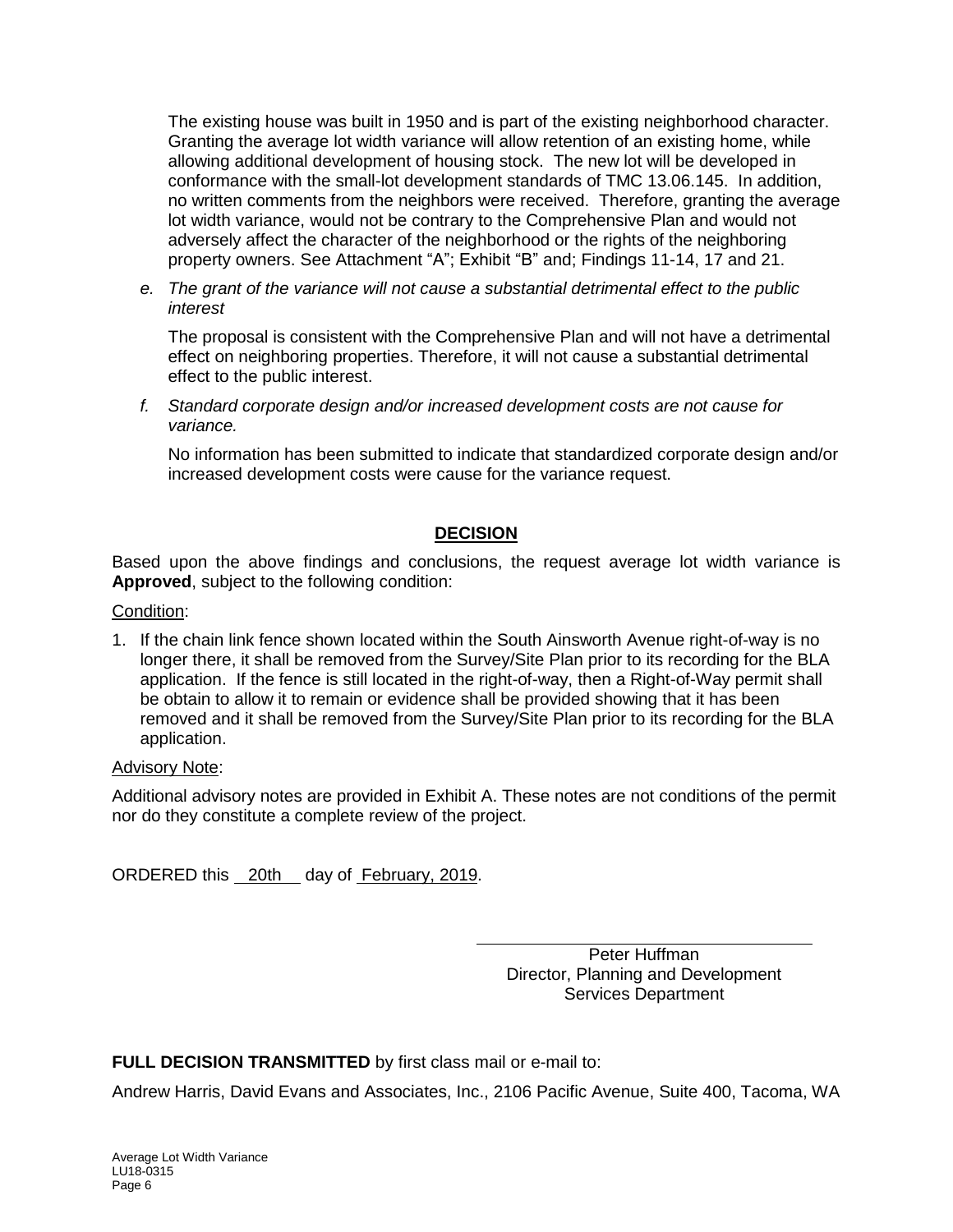98402

Richard Abderhalden, 911 North Yakima Avenue, Apartment 1, Tacoma, WA 98403-2431

#### **E-Mail – City Staff:**

Ronda Cornforth, Jennifer Kammerzell, Chris Seaman, Vicki Marsten, Lyle Hauenstein, Trevor Perkins, Shelly Shaffer, Lucas Shadduck, Dan Reed.

**SUMMARY OF DECISION TRANSMITTED** by first class mail or e-mail to the following:

All property owners within 100 feet of the subject site Central Neighborhood Council Neighborhood Planning Team Members: Brian Boudet, Ian Munce, and Carol Wolfe

PURSUANT TO *RCW* 36.70B.130, YOU ARE HEREBY NOTIFIED THAT AFFECTED PROPERTY OWNER(S) RECEIVING THIS NOTICE OF DECISION MAY REQUEST A CHANGE IN VALUATION FOR PROPERTY TAX PURPOSES CONSISTENT WITH PIERCE COUNTY'S PROCEDURE FOR ADMINISTRATIVE APPEAL. TO REQUEST A CHANGE IN VALUE FOR PROPERTY TAX PURPOSES YOU MUST FILE WITH THE PIERCE COUNTY BOARD OF EQUALIZATION ON OR BEFORE JULY 1ST OF THE ASSESSMENT YEAR OR WITHIN 30 DAYS OF THE DATE OF NOTICE OF VALUE FROM THE ASSESSOR-TREASURER'S OFFICE. TO CONTACT THE BOARD CALL 253-798-7415 OR [WWW.CO.PIERCE.WA.US/BOE.](http://www.co.pierce.wa.us/boe)

## **RECONSIDERATION/APPEAL PROCEDURES**

Any request for RECONSIDERATION and/or any APPEALS must be submitted in the applicable manner as outlined below on or before **March 6, 2019**.

#### **RECONSIDERATION:**

Any person having standing under the ordinance governing this application and feeling that the decision of the Director is based on errors of procedure or fact may make a written request for review by the Director within fourteen (14) days of the issuance of the written order. This request shall set forth the alleged errors, and the Director may, after further review, take such further actions as deemed proper, and may render a revised decision. A request for RECONSIDERATION of the Director's decision in this matter must be filed in writing to the staff contact listed on the first page of this document.

#### **APPEAL TO HEARING EXAMINER:**

Any decision of the Director may be appealed by any aggrieved person or entity as defined in Section 13.05.050 of the *Tacoma Municipal Code*, within fourteen (14) days of the issuance of this decision, or within seven (7) days of the date of issuance of the Director's decision on a reconsideration, to appeal the decision to the Hearing Examiner.

"The Rules of Procedures for Hearings" may be viewed at: [http://cms.cityoftacoma.org/hex/HEX\\_RulesofProcedureforHearings\\_ResolutionNo39843\\_Adopt](http://cms.cityoftacoma.org/hex/HEX_RulesofProcedureforHearings_ResolutionNo39843_Adopted10.pdf) [ed10.pdf](http://cms.cityoftacoma.org/hex/HEX_RulesofProcedureforHearings_ResolutionNo39843_Adopted10.pdf)

An appeal to the Hearing Examiner is initiated by filing a Notice of Appeal accompanied by the required filing fee of **\$1,000.00**. Filing of the appeal shall not be complete until both the Notice of Appeal and required filing fee has been received. THE FEE SHALL BE REFUNDED TO THE